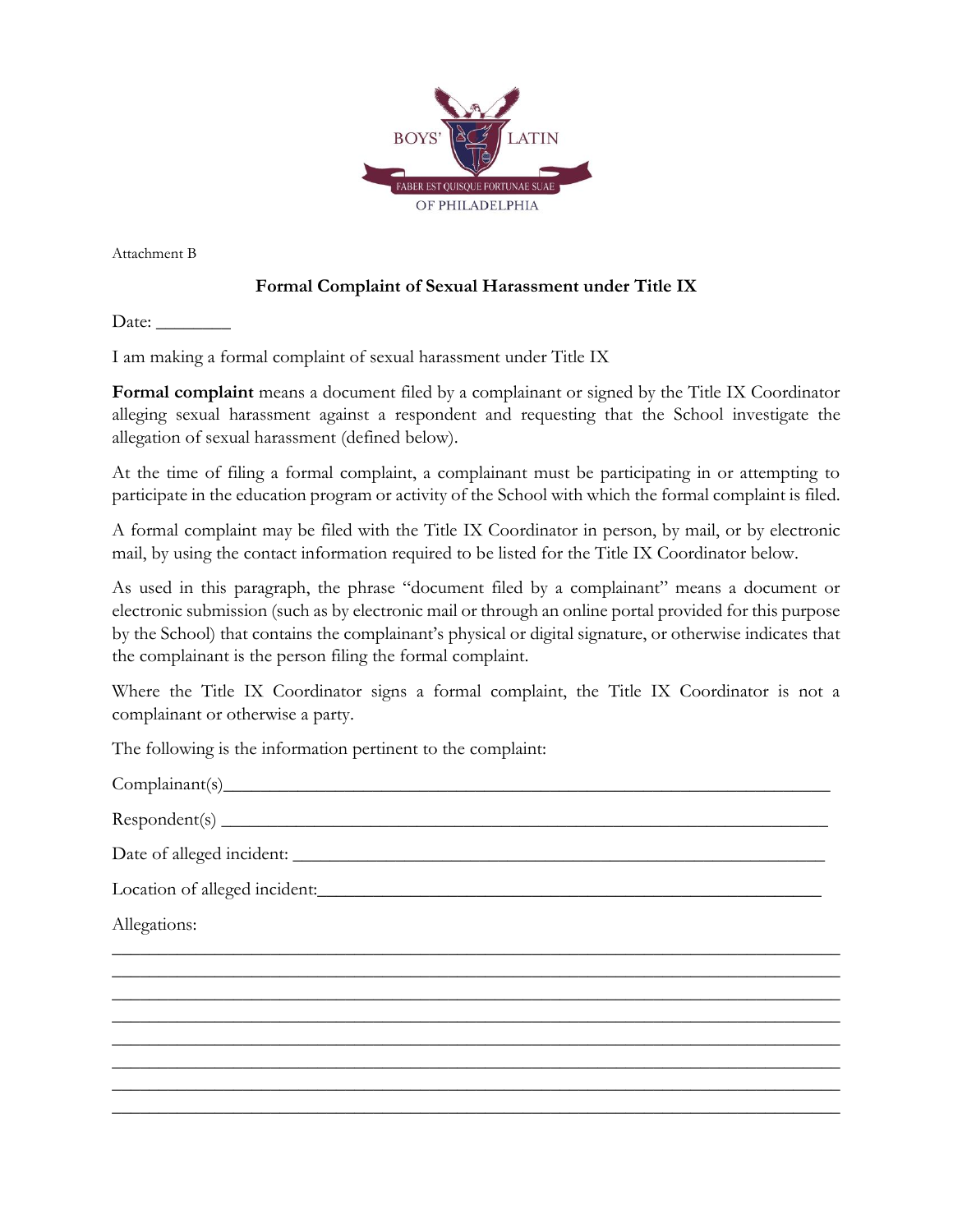(use additional sheets if necessary)

Submitted by:

Complainant

Title IX Coordinator (only if Complainant does not sign)

Assigned Complaint No.

Enclosure: Title IX Grievance Process